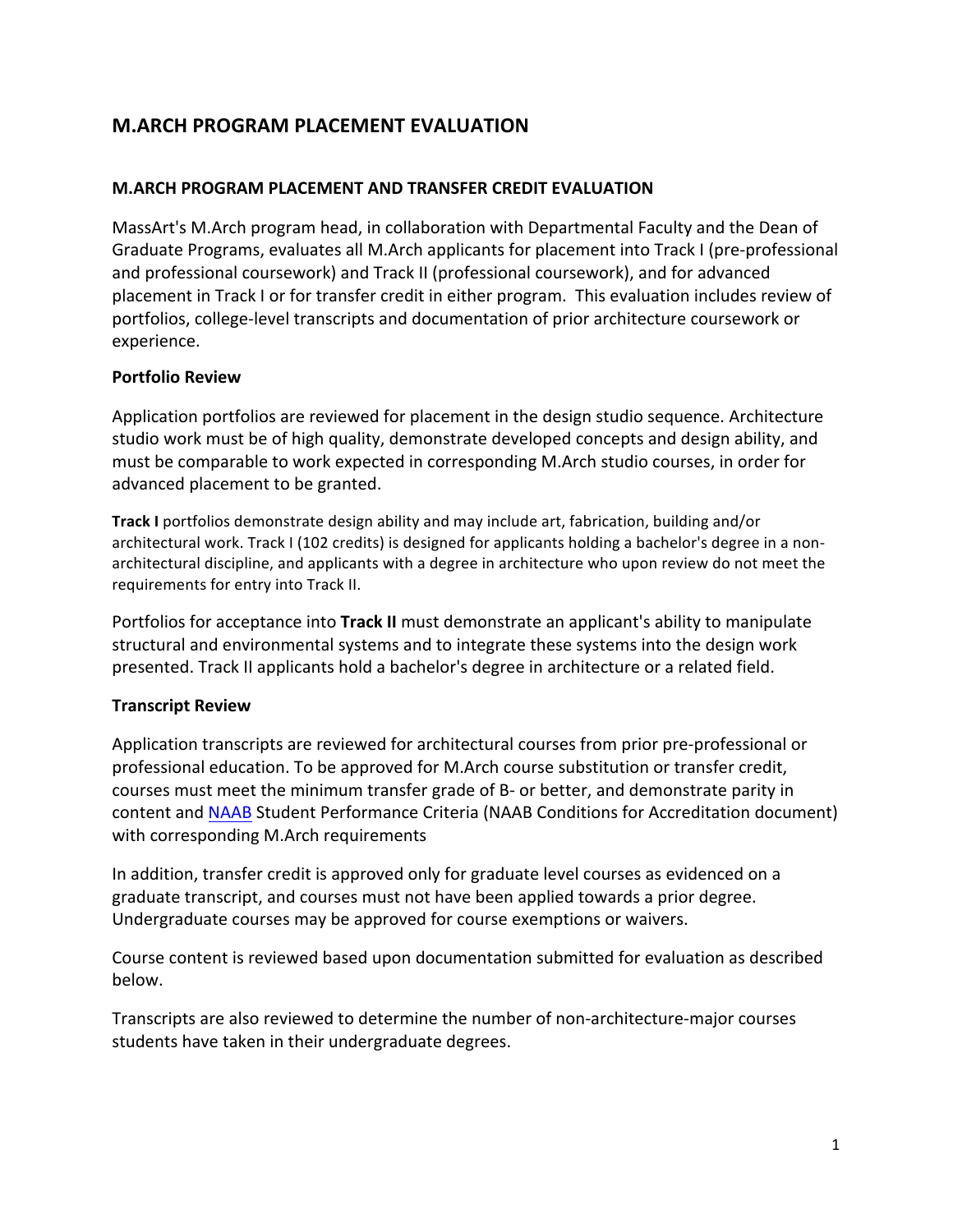## **Submission of Documentation**

Applicants submit documentation for review towards program placement when they have prior architectural courses or experience. This includes M.Arch applicants who would like to be evaluated for advanced placement in Track I, for admission into Track II, or for transfer credit in either program.

Applicants who have been selected for interviews will be asked to submit documentation of equivalencies for the Track I pre-professional courses, **prior to** on campus interviews in February. Graduate Admissions will provide the necessary forms after the initial review of applications.

All applicants are encouraged to collect this documentation at the start of their application process, and to have it ready by the start of February.

All evaluations must be complete prior to matriculation and are final. Submission and review of *course and work experience documentation does not guarantee acceptance towards M.Arch requirements.*

### **Courses Requiring Documentation**

See M.Arch Program Requirements and M.Arch Course Descriptions for comparison with prior educational and work experience.

**Track I:** Applicants may provide documentation for any successfully completed college-level coursework or work experience corresponding to the following M.Arch requirements. With the exception of Structures IV, these are the Track I first year pre-professional requirements.

- **•** Structures and building systems courses: M.Arch Structures I, II, III, IV. Structures faculty may also interview or test applicants.
- **EXECT:** History of architecture courses: M.Arch History of Architecture and Urban Planning I and II
- Construction/fabrication experience: M.Arch Methods and Materials
- **•** Sustainable design courses evidenced in project work and theory: M.Arch Sustainable Architecture
- **Professional practice courses: M.Arch Professional Practice I**
- 2 electives in architecture or related fields

**Track II:** Applicants must provide documentation demonstrating completion of all M.Arch Track I first year pre-professional requirements - excluding EDAD-502 Methods and Materials and EDAD-532 Sustainable Architecture - in their prior educational or work experience. Any missing requirements must be taken in addition to Track II requirements.